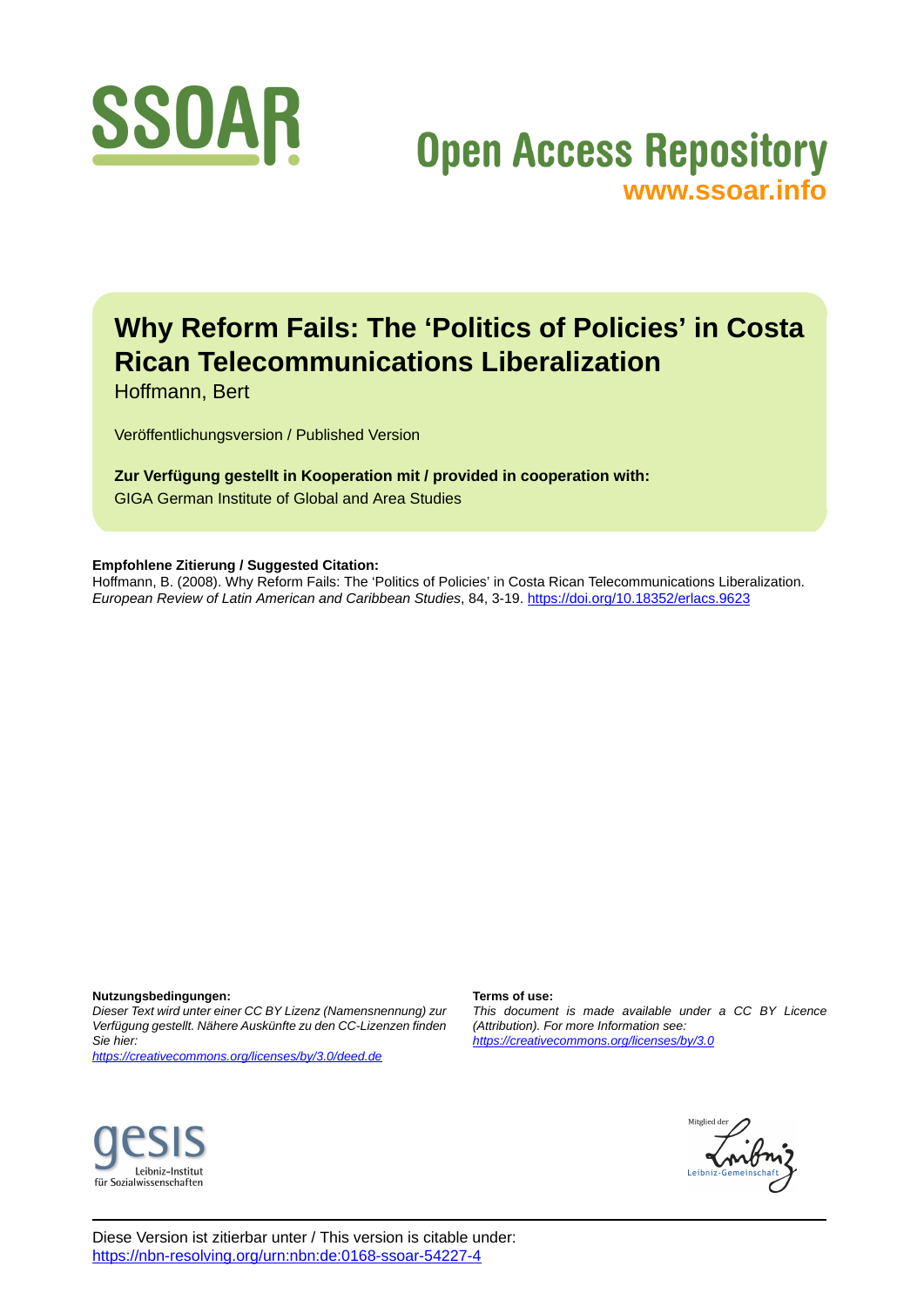### Why Reform Fails: The 'Politics of Policies' in Costa Rican Telecommunications Liberalization

### *Bert Hoffmann*

Economic liberalization became the dominant economic paradigm in Latin America in the 1980s and all through the 1990s. In what is known as the 'Washington Consensus' (Williamson 1990), a set of policy measures towards deregulation and market-oriented reforms was spelled out and politically backed by the key Washington-based international actors, namely the IMF, the World Bank, and the U.S. government. Though this paradigm swept the continent, largely dismantling the structures of the more state interventionist development model that had preceded it, disillusion has now set in. Economic results have not been all that was hoped for, and in many cases social polarization has increased, rather than decreased. Opinion polls show growing discontent with the political elites committed to economic liberalism, and in Venezuela, Bolivia and Ecuador this has led to the electoral victories of candidates promising a reversal of liberalizing policies. If liberalization has been the 'latest project of modernity' embraced by the continent's elites (Whitehead 2006, 194), the pendulum in its public perception and political viability seems to be swinging back. Some revision has also begun within the Washington-based international financial institutions (IFIs). Among these, the 2006 report of the Inter-American Development Bank (IDB) stands out as it focuses – according to its title – on *The Politics of Policies* (IDB 2005). The report's key argument is that a policy design of one-size-fits-all is an excessively technocratic approach; instead the authors' premise is that 'the processes of discussing, approving, and implementing policies may be at least as important as the specific content of the policies themselves' (IDB 2005, 3).

 This article undertakes a case study of these 'politics of policies' in a core element of the reform agenda, the liberalization of state-run telecommunications. Although the IDB report essentially looks at this process from the perspectives of policy-makers, this article will do so from a broader analytical angle. Not only can there be an overly technocratic approach to policy formulation but also to the analysis of the politics of reform, if it understands these as a mere question of political engineering. In contrast, this study will re-link the process dynamics of policy reform to its content.

 The particular case under scrutiny merits a word of explanation. For half a century, the political and ideological importance of the 'Costa Rican model' has far outweighed the limited economic significance of this small Central American country with a population of only four million. However, in many ways the country can serve as a paradigmatic case. With its stable political democracy and its high human development standards, Costa Rica has been Latin America's 'showcase democracy' and a model for socially inclusive capitalist development in a resource-poor Third World country, often termed 'social-democratic' (Wilson 1998) or 'mixed model' (Mesa-Lago 2000). This characterization corresponds with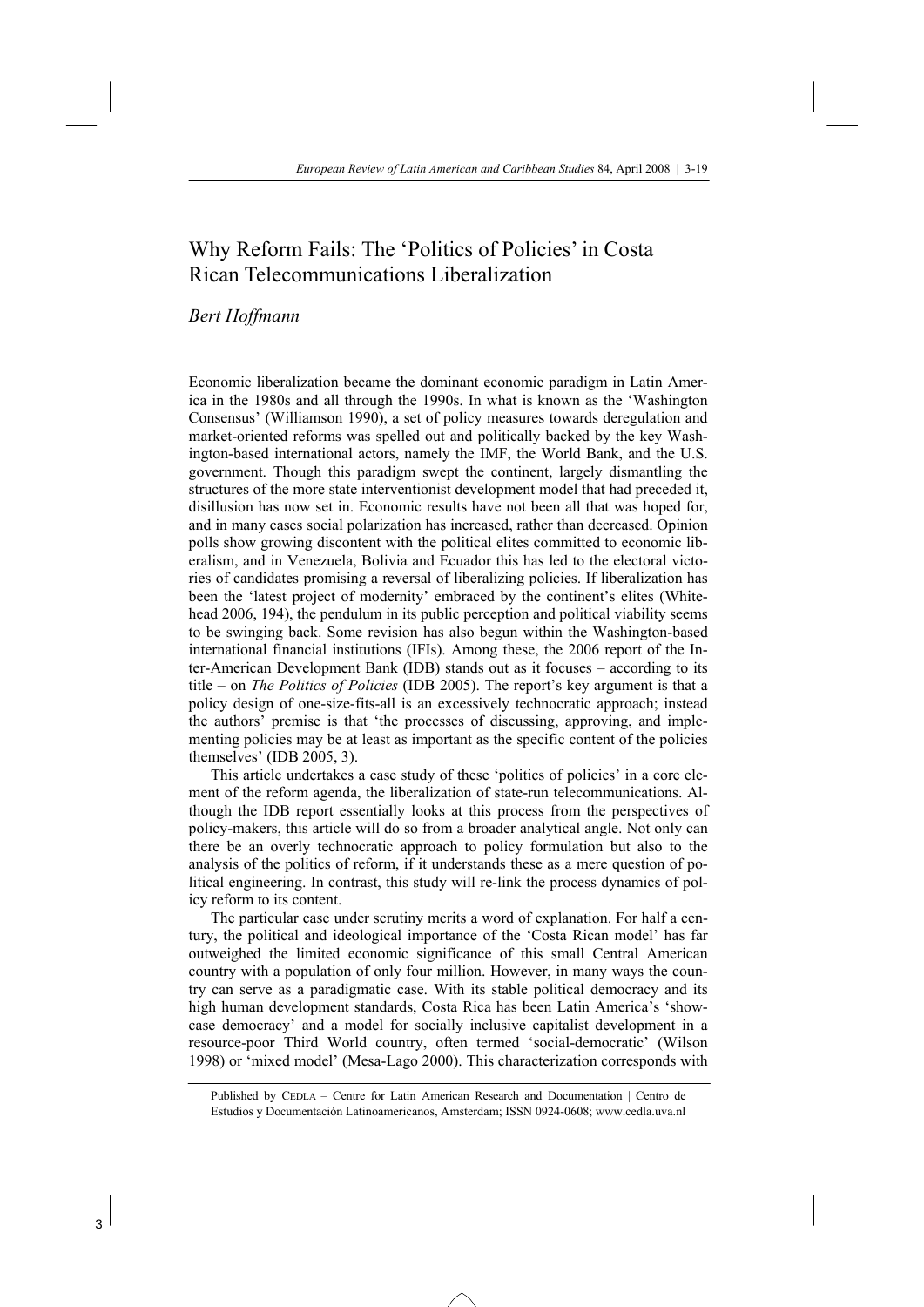a widespread perception in the country itself. As modern Costa Rica's 'founding father' José 'Pepe' Figueres Ferrer once put it: 'Costa Rica is not a country. [...] It is a project. It is an experiment' (Ernst and Schmidt 1986, 58).

#### **The transformation of the telecommunications regime in Latin America**

The analytical concept of telecommunications regimes binds together the specific configurations of economic, social and political actors and regulatory frameworks – including structures of ownership and market, pricing schemes and patterns of diffusion and consumption in any given country or region. In the following we sketch three different ideal types of telecommunications regimes, which provide the conceptual backdrop for the following analysis: the state-centred First World telecommunications regime typical of the industrialized countries up to the 1970s and '80s; the traditional state-centred Third World telecommunications regime; and the liberalized telecommunications regime that became such a forceful paradigm in the 1980s and '90s, challenging both of the above and often replacing them.

This approach links the telecommunications sector to general economic and social development patterns. In the context of the state-centred First World regime, telecommunications were regarded as a 'natural monopoly': an industry that had such extraordinarily high sunk investments, with only long-term amortization, and such a high degree of economies of scale and scope, that it was considered too costly to have competing providers investing in duplicate infrastructure. Public monopolies took charge of telecommunications, usually under the Ministries of Post, Telegraph and Telephone (PTT).<sup>2</sup> Characteristic of this type of telecommunications regime was the state's commitment to achieve universal service; investment focused on the continuous expansion of the network with the goal of providing residential telephone main lines for every household. The pricing scheme generally was based on cross-subsidies from long-distance to local calls, from business to residential users, and from urban to rural areas.

 In the course of the 'developmentalist' projects of the post-WWII period, Latin American governments turned foreign-owned telecommunications companies into state-run monopolies. Telecommunications became widely regarded as an integral part of the nation's public infrastructure, and nationalization as part of the realization of national sovereignty. The adopted telecommunications regime copied parts of the First World model – public monopolies, cross-subsidization schemes –, but failed on others, namely to extend the telephone network to the citizenry at large or to bridge the gap between urban and rural areas. National development plans did not assign telecommunications investments first priority. Instead, the state monopoly company proved to be a profitable cash cow, routinely transferring as much as 30 to 40 per cent of its revenues to the treasury (Saunders et al. 1994, 34). As a consequence, the public telecommunications companies suffered a chronic capital drain that greatly reduced their capacity to invest, expand and innovate. Diffusion and quality of telephone networks in the Third World generally remained poor. Year-long waiting lists for main line telephone installation became the landmark illustration of the deficiencies of state-run monopolies under these conditions. Characteristically, the state-centred Third World telecommunications regime maintained a strong bias geographically in favour of the urban areas, and socially in favour of the upper and middle classes (Clippinger 1976, ITU 1984).

In the First World, the U.S. government laid the cornerstone of a new, liberal-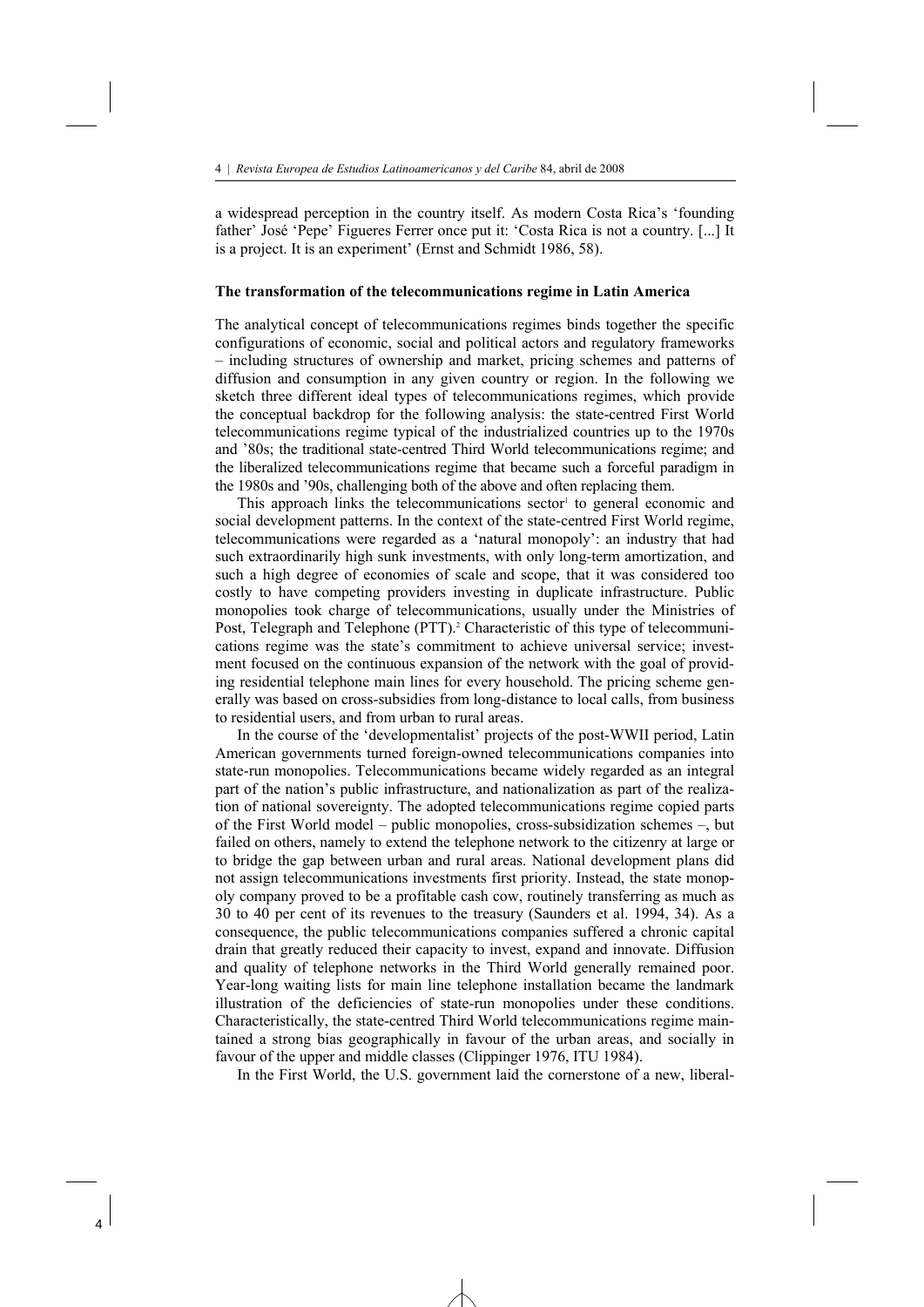ized telecommunications regime when it broke up the AT&T monopoly in 1984. In Latin America, telecommunications liberalization came in the wake of the foreign debt crisis and the structural adjustment programmes negotiated with the IMF and the World Bank (ITU 1991, Bull 2005). However, initial steps were more timid than in other sectors. The continent-wide 'wave' of telecom liberalization did not fully hit Latin America until the beginning of the 1990s. The driving force for divestiture of the state-owned monopolies was less a policy choice weighing the pros and cons of each model, but rather the fact that 'a decade of economic crises during the 1980s left many Latin American governments strapped for cash and unable to resist the demands of financial institutions', as the ITU, which had a key role in the international promotion of the liberalization paradigm, puts it  $(ITU 1991, 2)$ .<sup>3</sup> As a result, governments rather than national business became the key force pushing for telecommunication privatization.4 It thus followed the traditional Latin American pattern of reform 'from above and without' (Whitehead 2006, 165).

 In some cases privatization came through the sale of the state-owned companies; in others it was a process of exposing the state carrier to private sector competition. Looking back, the ITU had to note that privatization and liberalization were not necessarily concomitant as in most Latin American countries 'privatization came hand in hand with a lack of competition in basic services [...]. What resulted [...] was merely the replacement of a public monopoly by a private one' (ITU 2000, 2-3) – an outcome described as the 'typical Latin American model of privatization' (Raventos 1998, 1).<sup>5</sup>

Being a market-driven model, the liberalized telecommunications regime's intrinsic focus is on consumer demand endowed with purchasing power rather than on developmental goals. While waiting lists for telephone installation disappeared, prices became the key to access. Here, the elimination of crosssubsidies and the 'rebalancing' of tariffs led to a considerable rise in the rates for domestic calls.<sup>6</sup>

In the 'politics of policies' of opening up the sector, the proponents of liberalization could point to the poor performance of the public monopoly carrier  $-$  a key reason for the only limited opposition to its liberalization. If we now turn to the Costa Rican case, we will see that here a more inclusive development model went hand in hand with a more inclusive telecommunications regime; and that where the public carrier lived up to its social and developmental function, the 'politics of policies' of its liberalization also took a strikingly different course.

#### **Socially inclusive telecommunications in the Third World: the Costa Rican model**

Costa Rica won an international reputation as a model country as much by its extraordinary political stability as by its far above average performance in nearly all social indicators, compared to other Third World countries (UNDP 2006). Public health and educational services are accessible for the population at large, and the average life expectancy of 78.3 years is not only higher than in the rest of Latin America, but also above that of nations like Denmark or Portugal (UNDP 2006, 283). These achievements are all the more remarkable as Costa Rica is a resourcepoor country with only a medium level of GDP/capita and a relatively large share of the population living in rural areas.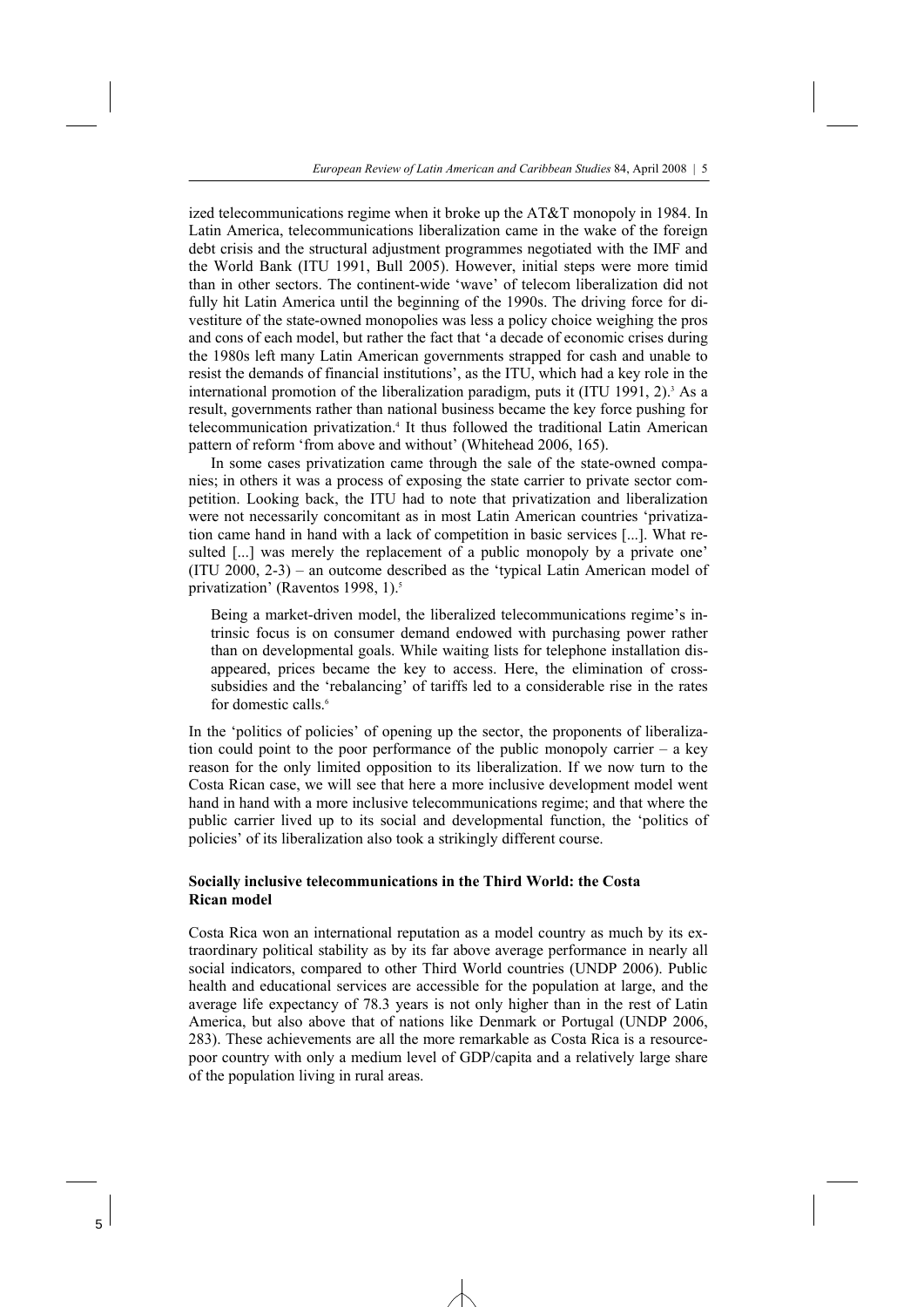The underlying political structures go back to 1948, when a governing board under the leadership of José 'Pepe' Figueres, which emerged victorious from a short civil war, laid the political and economic foundations of a socio-economic model often termed 'social-democratic' (Wilson 1988). Following the 'developmentalist' ideas of the UN's Economic Commission on Latin America, CEPAL, the state took over a central role in the economy, and an import-substituting industry (ISI) was established, primarily in consumer products, light industry and agroindustrial sectors (Bulmer-Thomas 1987, 185-191). Of no less importance for Costa Rica's social cohesion, however, were a series of structural reforms to support small and medium farmers, including gradual agrarian reform and the establishment of public institutions for technical support and price regulation. These policies ensured the persistence of a relatively broad rural middle class, which has been a key factor for the stability of Costa Rican society (Seligson 1984).

 On the political-institutional side, the most spectacular measure was the abolition of the country's military, enshrined in the Constitution of 1949. This step was essential for the long-run viability of Figueres' reform project, since it eliminated precisely that institution to which anti-reformist elements across Latin America resorted when they felt their interests threatened. Moreover, it paved the way for electoral, civilian rule, which for more than half a century has never been seriously disrupted by violence or electoral fraud. A stable two-party-system emerged. Despite a rather regular pattern of alternation in power, the *Partido Liberación Nacional* (PLN), formed in 1951 by Figueres, dominated the political agenda even when its opponents held the presidency. The rival second party existed in different constellations and under different names, but since 1983 as *Partido Unidad Social Cristiana* (PUSC). While being moderately more conservative, it shared the basic consensus on the country's overall socio-economic model.

 A centrepiece amongst the model's 'founding institutions' was the Costa Rican Electricity Institute (*Instituto Costarricense de Electricidad*, ICE), created in 1949. The ICE not only was the state monopoly company for energy generation and electricity supply, but also for the nation's telecommunications system – a nearly unique combination internationally. It provided the energy resources for the stateled development and industrialization plans that started in the 1950s; and it fulfilled a central social function by investing great sums in a continuous push for a geographically and socially inclusive system of electricity provision. As electricity was a key concern for all sectors of society, the ICE became probably the most emblematic institution of the Costa Rican development model.

 Although telecommunications for a long time appeared as the smaller sister of ICE's electricity activities, here, too, the institution made great strides in the nationwide extension of the network, following the same pattern of geographical and social inclusion as the power grid (ICE 1997b). The ICE subsidized rates for telephone access and domestic calls, and engaged in outreach programmes for rural areas, including the installation of public call offices on a concessionary basis in small towns and villages, forerunners of today's internet cafés. In contrast to the prevailing approach in most of the Third World, the Costa Rican model saw telecommunications not as a luxury item for the urban elites, but as a core function of national integration and development. As a result, Costa Rica enjoys one of the densest and socially most balanced telephone networks of all developing countries (ITU 2006). The country's telecommunications regime thus greatly departs from the typical Third World mould. In line with its exceptional overall development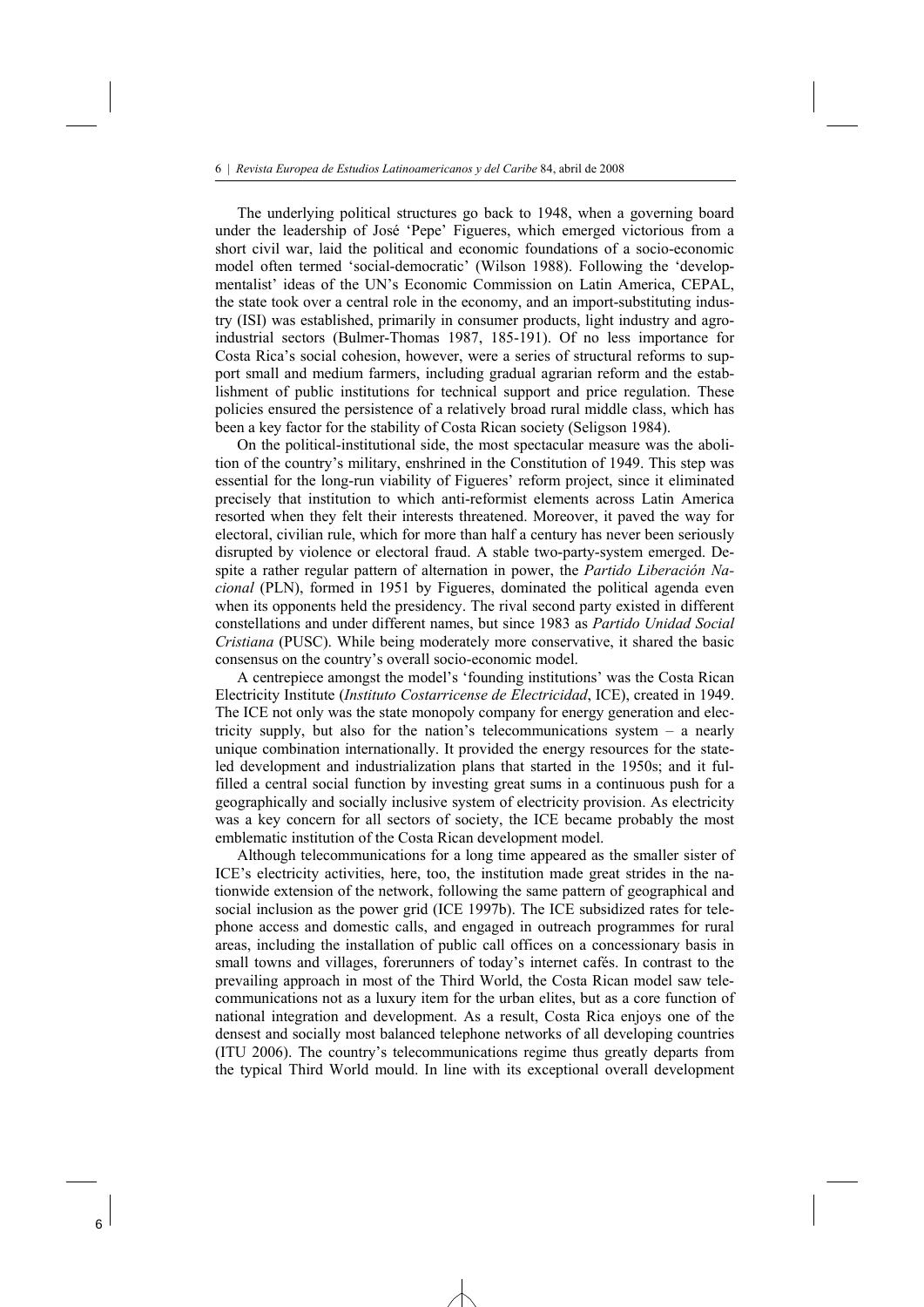model, the diffusion and access patterns of telecommunications instead resemble those of the inclusive state-centred telecommunications regime of the First World, though implemented under the conditions of a poor country.

 As a consequence, unlike other Third World countries, where the chronic deficiencies of the telephone system provided a strong argument for dismantling the state monopoly, in Costa Rica even outspoken advocates of liberalization like Tacsan (2001) cannot but pay respect to the historic achievements of the ICE:

No doubt, it accomplished an extraordinary job of networking the whole country with telephone lines [...]. In Costa Rica, one out of five persons has a telephone line which means that virtually every house owns one. The difference is certainly radical if compared to the neighbouring Central American countries where one out of 20 persons has access to a phone line. The data is significant in the sense that it shows the excellent performance of ICE in the provision of basic line communication in Costa Rica.

Similarly, Ricardo Monge, the coordinator of the telecommunications liberalization bill in 2000 that was designed to open up the sector (see below), underscores the extraordinary standing the state-owned energy and telecommunications company enjoys: 'The ICE is the institution *par excellence* for Costa Rican national pride'.7

#### **Liberalizing telecommunications: the politics of reform failure**

The drive for economic liberalization policies in Costa Rica began, as elsewhere, in the wake of the foreign debt crisis.<sup>8</sup> It was a PLN government that signed the first stabilization agreement with the IMF in 1982, which marked the beginning of a long process of structural adjustment programmes. In line with the 'standard recipes' of the Washington-based IFIs, these encompassed the reduction of state expenditures to lower the budget deficit, the reduction of subsidies, the adoption of a strategy of export-led growth, and the privatization of state-owned enterprises.

 Nevertheless, these policies retained a more gradual and heterodox approach than in other countries. If this was partly due to the political-institutional structures inclined to consensus and negotiated compromise, externally Costa Rica benefited from its role as Washington's prime ideological counter-model against Central America's left-wing revolutionaries. Direct U.S. aid flows increased greatly, covering more than 50 per cent of Costa Rica's account deficit between 1982 and 1985 (Fürst 1990, 190). U.S. policy was keen to avoid social destabilization in Costa Rica due to excessive reform pressure, resulting in the anomaly of an adjustment programme accompanied by an actual increase in real social expenditures (Mesa-Lago 2000, 496).

 In her comparative study of telecommunication reform in Central America, Bull (2005) points out that in Costa Rica USAID was the principal external actor pushing for the sector's liberalization, whereas the direct 'impact of the IFIs on the telecommunication process was marginal' (Bull 2005, 125) compared to its neighbouring countries. This, however, may be an overstatement. While the Washington-based IFIs indeed were not explicitly demanding all-out telecommunications privatization, this should not mislead one into overlooking the enormous weight they had in the general turnaround of the development paradigm in Costa Rica. Of this, telecommunications liberalization was seen as an integral part, and Haglund (2006) presents a convincing analysis of the IMF and IDB policies to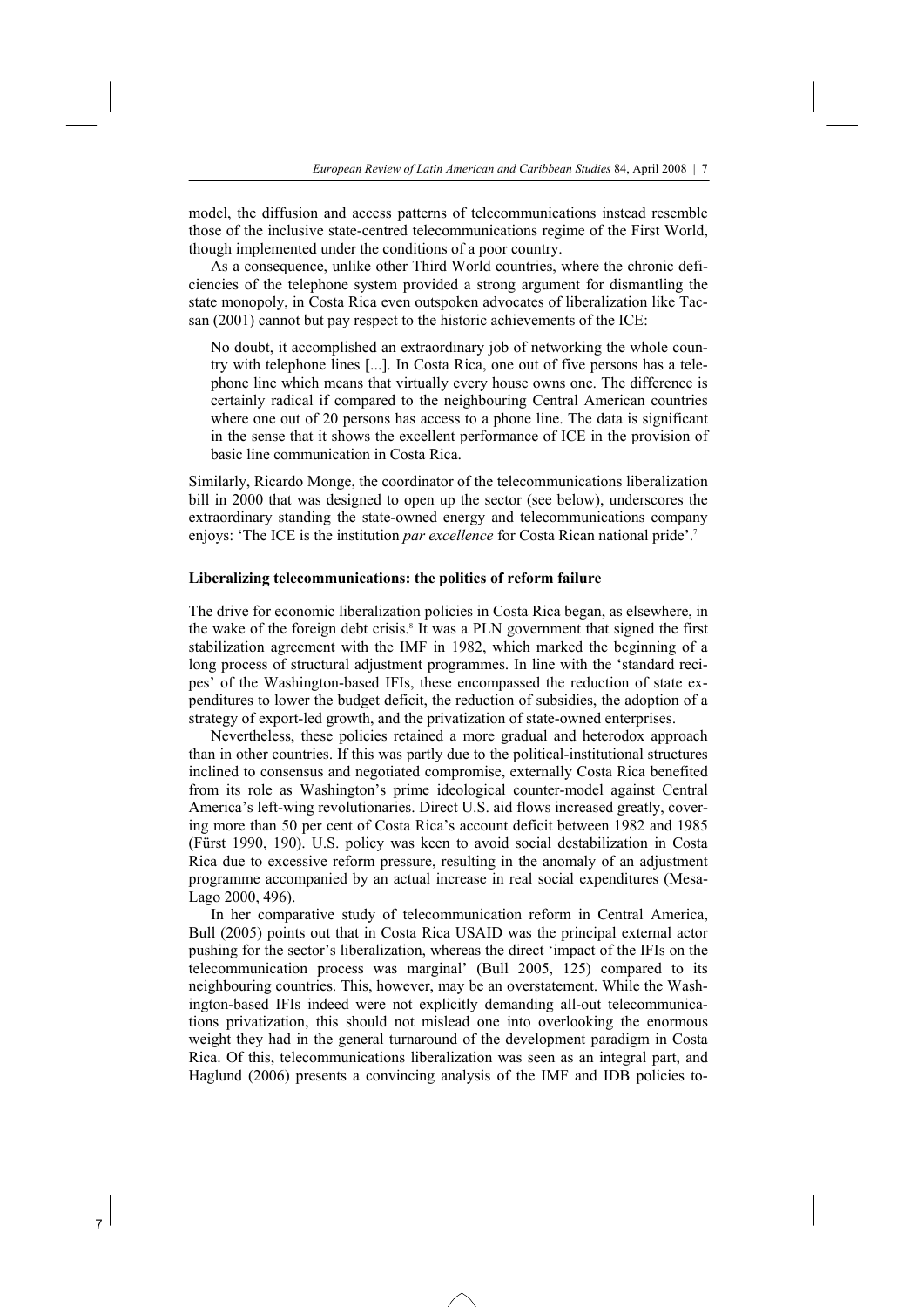wards Costa Rica and their importance for the drive to open up the telecom sector to the private sector.<sup>9</sup>

 On the domestic side, for Costa Rica's political system it was crucially important that the PLN administrations of Luis Alberto Monge (1982-1986) and Óscar Arias (1986-1990) should steer this shift away from Costa Rica's traditional development model and set the course for a gradual, socially cushioned, yet continuous adoption of liberalization policies (Wilson 1994). As the study of Seligson (2002) shows, this went hand in hand with a gradual decline in public support for the established party system, which, however did not translate into open challenges to the political establishment in the 1980s and '90s. Nevertheless, the PLN did suffer internal tensions. Most notably, Óscar Arias' planning minister, Otton Solís, quit his office in open conflict with Arias over the government's embrace of liberalization (18 years later they would face each other again in hard-fought presidential elections).

 The pressures on state finances and the overall turn to liberalization did not bypass the country's telecommunications sector. If in the following we track the 'politics of policies' of liberalizing Costa Rican telecommunications,10 it is fair to start out with the Monge administration (1982-86). Although it did not include the ICE in any privatization scheme, it accelerated the drain of financial resources from the company to cover the growing public deficit. As Haglund (2006, 27-28) points out, the ICE, just as most of Costa Rica's public autonomous institutions, ran a continuous surplus, which, however, was diverted into state coffers. As a consequence of this diversion, rather than its entrepreneurial inefficiencies, the company began to lose the capacity for the large-scale investments needed for the digitization and modernization of its infrastructure.

 The following government of Óscar Arias (1986-1990) launched the first plan to privatize services offered by the ICE. In line with the gradualism of Costa Rican politics, the plan proposed the partial sale of company shares and the participation of private companies through strategic alliances. Protests from the ICE's unions and other groups of the PLN's social base quickly halted this initiative. In a different line, the Arias government attempted to open up the state monopoly for mobile telephony, issuing a license for the U.S. company Millicom. However, Costa Rica's audit office, the *Contraloría General de la República*, stepped in to block the arrangement after the ICE's unions began a formal law suit against the license. Eventually Costa Rica's constitutional chamber of the Supreme Court, the *Sala Cuarta*, declared the deal unconstitutional.<sup>11</sup>

 In 1994, again a PLN government under President José María Figueres Olsen the son of 'founding father' José 'Pepe' Figueres - set up a commission headed by former Central Bank President Eduardo Lizano, the country's most vocal advocate of liberalization, to address the state's domestic debt. The commission recommended the sale of state assets, including the state electricity and telecommunications monopoly (Lizano 1997, 59). This, however, triggered immediate protests from so many sides, that Figueres shelved the commission's recommendations. Instead, he sought bipartisan agreement on the overall course of liberalization which crystallized in the Figueres-Calderón pact, signed in 1995 by the incumbent president and his immediate predecessor. This pact became all the more symbolic as its signatories were the sons and political heirs of – precisely – José 'Pepe' Figueres Ferrer and Rafael Ángel Calderón Guardia, the two leaders who had stood against each other in the Civil War of 1948 which – after a decade of social and economic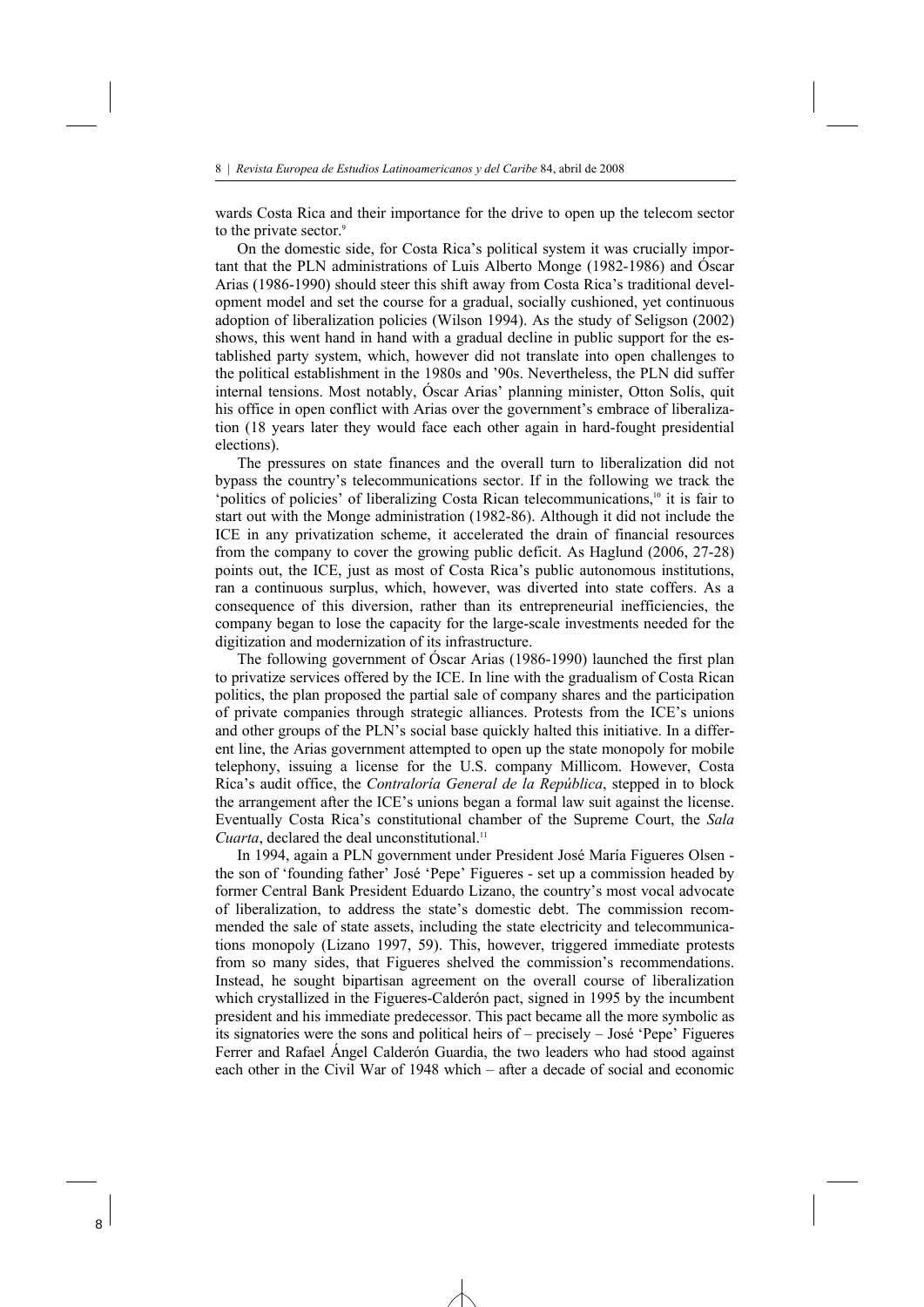change – gave birth to what came to be known as the 'Costa Rican model'.

 Regarding telecommunications, the Figueres government turned to a project that, rather than pursuing privatization via the sale of the ICE, sought to leave the company in place but break up its monopoly by inviting private competition (Monge 2000, 289f). The project encompassed three bills that were jointly introduced in the National Assembly in September 1996: first, a new 'organic law' for the ICE that included the separation of the telecommunications and electricity sectors, which would then operate as independent companies under the ICE, recast as a rather loose umbrella; second, a new law for the energy sector; and third, a new law for telecommunications. The telecommunications market was to be opened to private competition, with a gradualist schedule stretching over five years. However, these bills were introduced in the second half of Figueres' term, when the upcoming elections dominated the calculations of parliamentarians of both parties. As it was widely felt that the ICE liberalization would be unpopular, both parties opted to avoid conflict and to postpone the initiative for the time being (Monge 2000, 291).

 After the 1998 elections, the newly elected President Miguel Angel Rodríguez (PUSC) inherited the pending liberalization bills. He presented the electricity bill directly to the National Assembly, but – learning from past failures – prior to submitting the other two bills he called for a consultation process, the *Concertación Nacional*. This forum included the government, business sectors, and the trade unions as well as a range of civil society representatives. Although the PLN (arguing for more gradual liberalization) and the small party *Fuerza Democrática* denied their support, acceptance of the bill by the unions was seen as a breakthrough towards the political viability of the project. On the basis of these accords, the government then introduced both bills into Parliament.

 The telecom bill sped up the gradualist approach to liberalization, envisaging full competition in the sector as early as 2002. At the same time, it promised to continue the government's social commitment through the establishment of a universal access fund, FOSUTEL, and a new regulatory body, ARETEL. The fund would be financed from obligatory contributions from all companies operating on the telecom market, amounting to 15 per cent of their earnings in the first four years and 40 per cent for the following years.

 As a result of the 'politics of policies' described above, telecom liberalization was postponed for so long that the 'contagion effect' eventually turned negative. Costa Ricans could judge the liberalization experiences in other Latin American countries with the advantage of hindsight, noting that these often led to substantial rate increases in the tariffs for subscription and domestic calls – which compared unfavourably with ICE's low tariffs on these services. Facing this problem the proliberalization campaign sought refuge by focusing criticism of the state monopoly on its shortcomings regarding mobile phones and the new digital information technologies.

 In the political arena, the refusal of the PLN and *Fuerza Democrática* to sign the national consultation accord led to a new round of negotiations, as the governing PUSC did not have a parliamentary majority. The PUSC as much as the PLN pushed for rapid progress, since both wanted to finish with the issue before the next long pre-electoral period would hamper implementation. In consequence, they agreed to modify the Legislative Assembly's procedures to allow for a fast-track approach to the bill (Asamblea Legislativa 2000), as well as to modify the bill on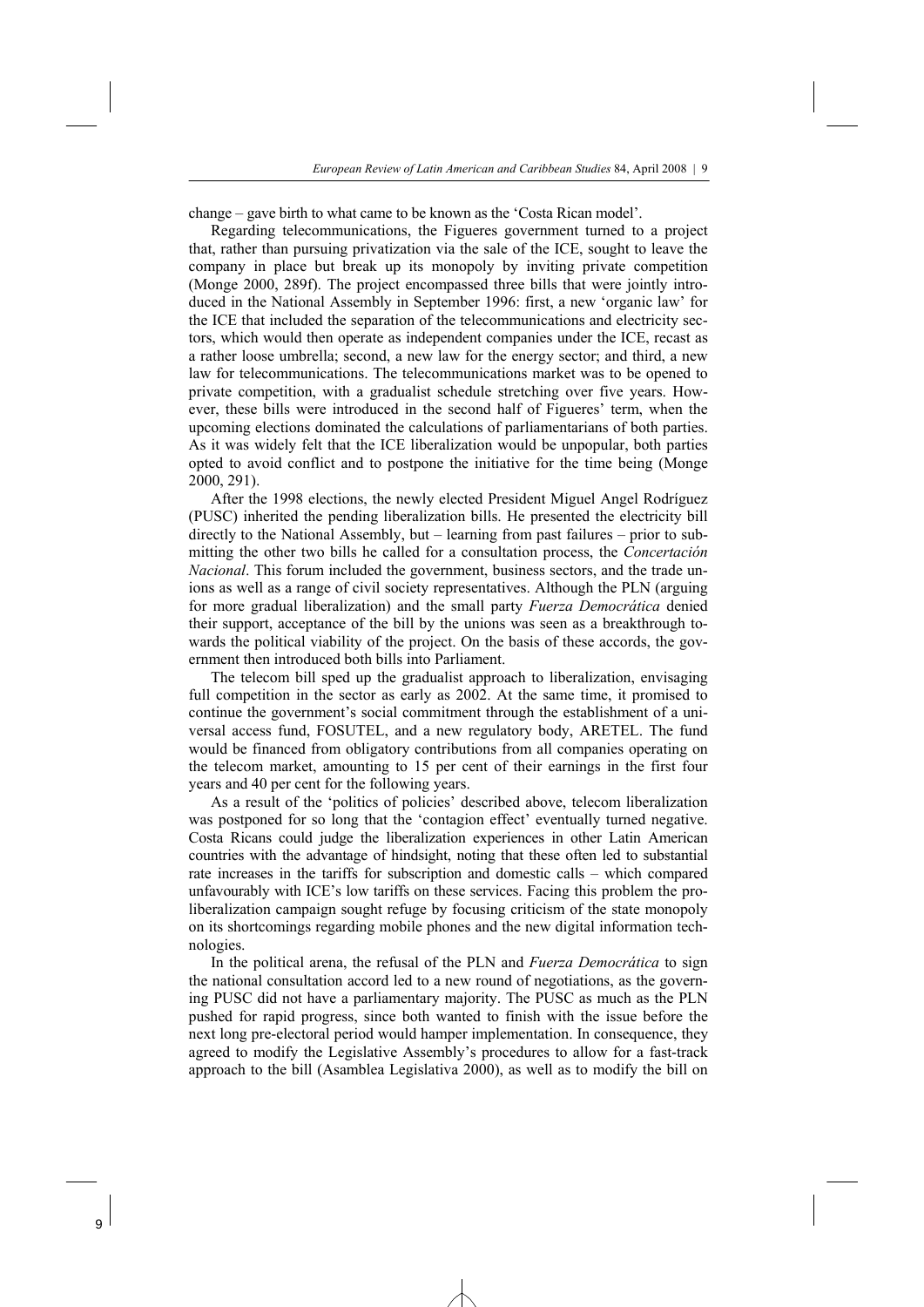essentially two points: the time frame for the phased opening of the telecommunications market to competition was extended; and the agreement reached in the consultation forum regarding the composition of the new regulatory body's board was thrown out. Instead of the seven members agreed upon – two from government, two from business organizations, two from trade unions and one from the national commission for the protection of consumer rights – the new version proposed a board of five members, all of which would be appointed by the government. As a result, the trade unions protested their exclusion and withdrew their support for the bill.

 Another decision by the leaders of the two dominant parties bent on accelerating the process proved to be as relevant for the bill's eventual failure: the decision to bundle the three separate bills – the law restructuring the ICE, the law on energy and the law on telecommunications – into a single project (which the media quickly labelled the *Combo del ICE* in allusion to the package deals offered by fast-food restaurants)*.* 12 The political rationale was that without such a package deal, the three projects could not pass before the end of parliamentary sessions in April 2000, threatening to have the issue stretching into pre-election times.

 In terms of parliamentary process, the leadership agreements, fast-track proceedings and bill combination achieved their aim. On 20 March 2000, the Legislative Assembly passed the comprehensive reform law with ample majority: all PUSC and all but three PLN representatives voted in favour. Only the three PLN dissidents and the seven representatives of the small parties voted against it.13 Liberalization became law – but not for long.

 The passage of the *Combo del ICE* law by the Legislative Assembly proved to be a pyrrhic victory. The gradual erosion of public support for the established parties, a tendency Seligson (2002) had diagnosed as going on since the 1980s, now broke out openly. The party leaderships had limited their 'politics of policies' calculations to the political, media and business elites, while the popular perception of this project only entered calculations in so far as the decision was to be kept at a sufficient distance from election day. By brushing aside the consultation accords in the National Assembly negotiations, the bipartisan agreement not only ruined what had been the government's greatest success – union support for the liberalization bill – but to a broader audience it confirmed the widespread negative views of the arrogance and detachedness of 'the political class'. And while the combination of the three laws into one package deal had been instrumental in accelerating the parliamentary process, it now proved instrumental in rallying very diverse social forces into a heterogeneous alliance of opposition to the bill.14

 The least surprising opposition came from the unions of the ICE, who feared the loss of employment and benefits. Other unions of public employees quickly closed ranks, fearing similar initiatives in their own sector if the country's liberalization course were pushed forward. From teachers to oil workers, unions staged solidarity strikes and called for members to participate in the anti-*Combo*demonstrations.

These mobilizations were soon joined by the university students. This needs explanation as these students came mainly from upper or middle sectors of society, and for them the 'heroic' days of the ICE's role in national development seemed to be from distant history. In addition, since the students had a disproportionately high interest in Internet use, they seemed a prime target group for the argument that the state monopoly blocked the dynamic development of the new information technologies. However, the majority of the students did not perceive the *Combo*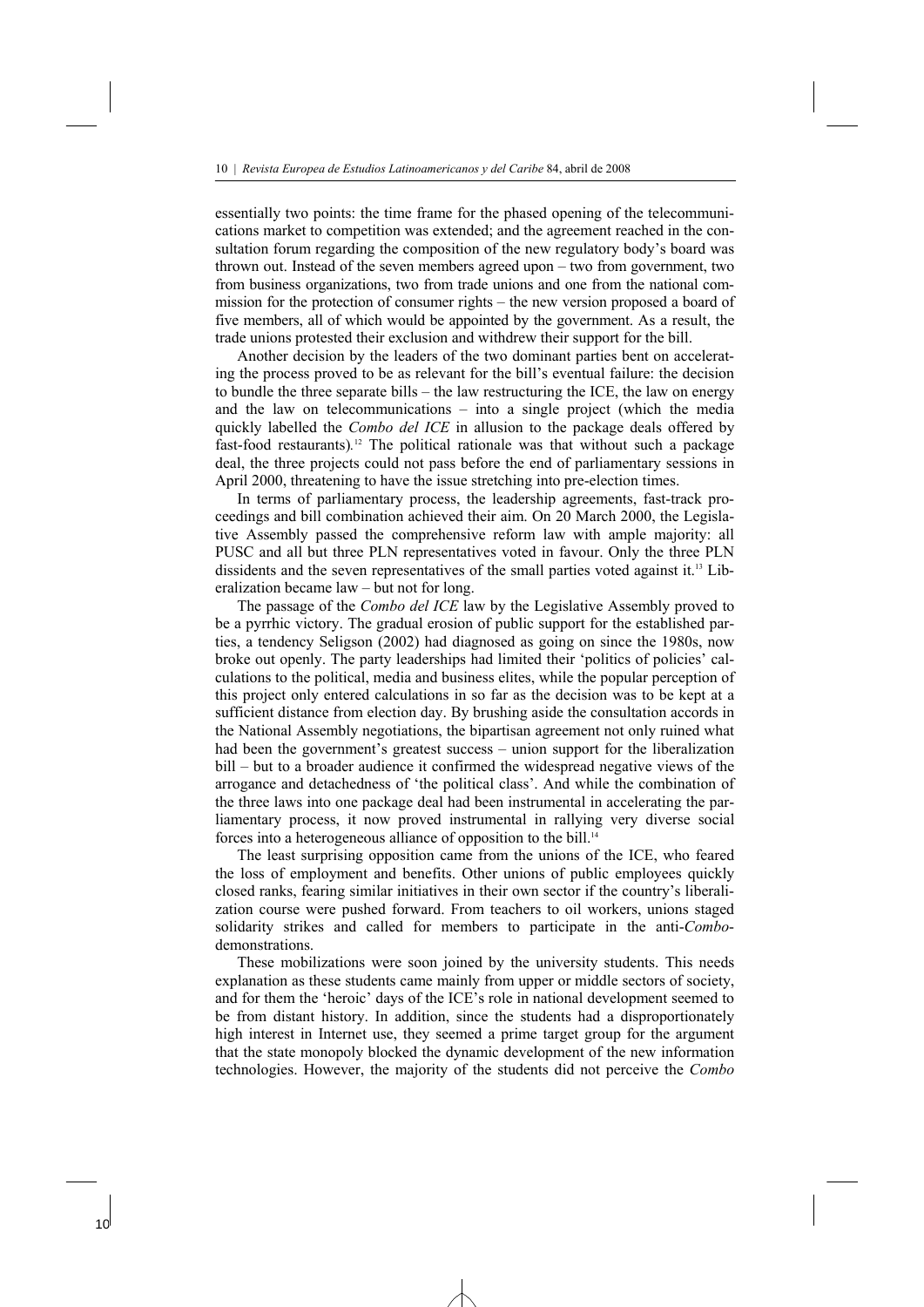law as a means to improving these services but instead as part and parcel of a broader agenda of liberalization which they opposed. This combined with a widespread disenchantment with the political establishment, so that the *Combo del ICE* law became the case to articulate dissatisfaction that went far beyond the telecommunications issues in the narrow sense that it implied. Following the students' demonstrations and teacher strikes, secondary students also joined the street protests. Practically all the ecological associations in the country joined against the *Combo del ICE*, in particular galvanized by article 119 of the law that facilitated the building of new hydroelectric plants in nature reserves by private companies.

 Another unexpected, but highly important, sector participating in the protests against the liberalization law was the country's peasantry. Pressured by the fall of world market prices for a number of major agricultural products, peasant organizations across the country had been mobilizing their bases to demand increased government support. These rural protests rapidly fused with the anti-*Combo* demonstrations in the cities. Particularly in the countryside, appreciation of the ICE's role as a cherished institution of development and social integration was still very much present; and it was in the rural areas that the privatization of services raised particularly strong fears of losing the ICE's developmental commitment. The peasants' principal form of protest was to block overland roads, a measure that greatly disrupted transportation and economic activities and exerted a strong pressure on the government to act.

 In the political arena, the 'defence of the ICE' also drew support from dissidents among both the dominant parties. In the case of the PLN, Ottón Solís, the former planning minister of Óscar Arias', led the dissidents. After resigning his office in the Arias administration in the 1980s, he had remained a loyal party member and parliamentarian; but now he formally broke with the PLN to form his own *Partido Acción Ciudadana* (PAC).<sup>15</sup> Another important actor in the institutional political arena was the country's ombudswoman (*Defensora de los Habitantes*), Sandra Piszk, who spoke out energetically against the *Combo* law in the name of the politically unorganized 'silent majority'.

 In fact, while it was important for the protest coalition that it could unite heterogeneous social forces under a common goal, it was even more vital for its success that it could count on broad, though less visible, support from the population at large. Opinion polls left little doubt that the country's 'silent majority' viewed the demonstrations favourably. A survey conducted in May 2000 showed a solid two-thirds majority of those interviewed supporting the protests (Unimer-La Nación 2000). More telling still is that no less than 86.9 per cent agreed to the statement that 'protests organized by some groups received spontaneous support by the population' (Unimer-La Nación 2000). The poll also confirmed the weight of the widespread disenchantment with the 'political class', as no less than 93.7 per cent of those interviewed agreed that 'the protests were a message to the PLN and PUSC that the Costa Ricans are tired of what they have done to the country' (Unimer-La Nación 2000).

 The scope and aggressiveness of the anti-*Combo* protests reached a level of conflict unknown in the country's recent history. When after two weeks the social unrest showed no signs of subsiding, on 3 April 2000, the government decided to withdraw the law.<sup>16</sup> The government had staked a lot, nationally and internationally, on the reform. In fact, in the face of street protests President Miguel Angel Rodríguez had at first remained committed to pushing the law through 'no matter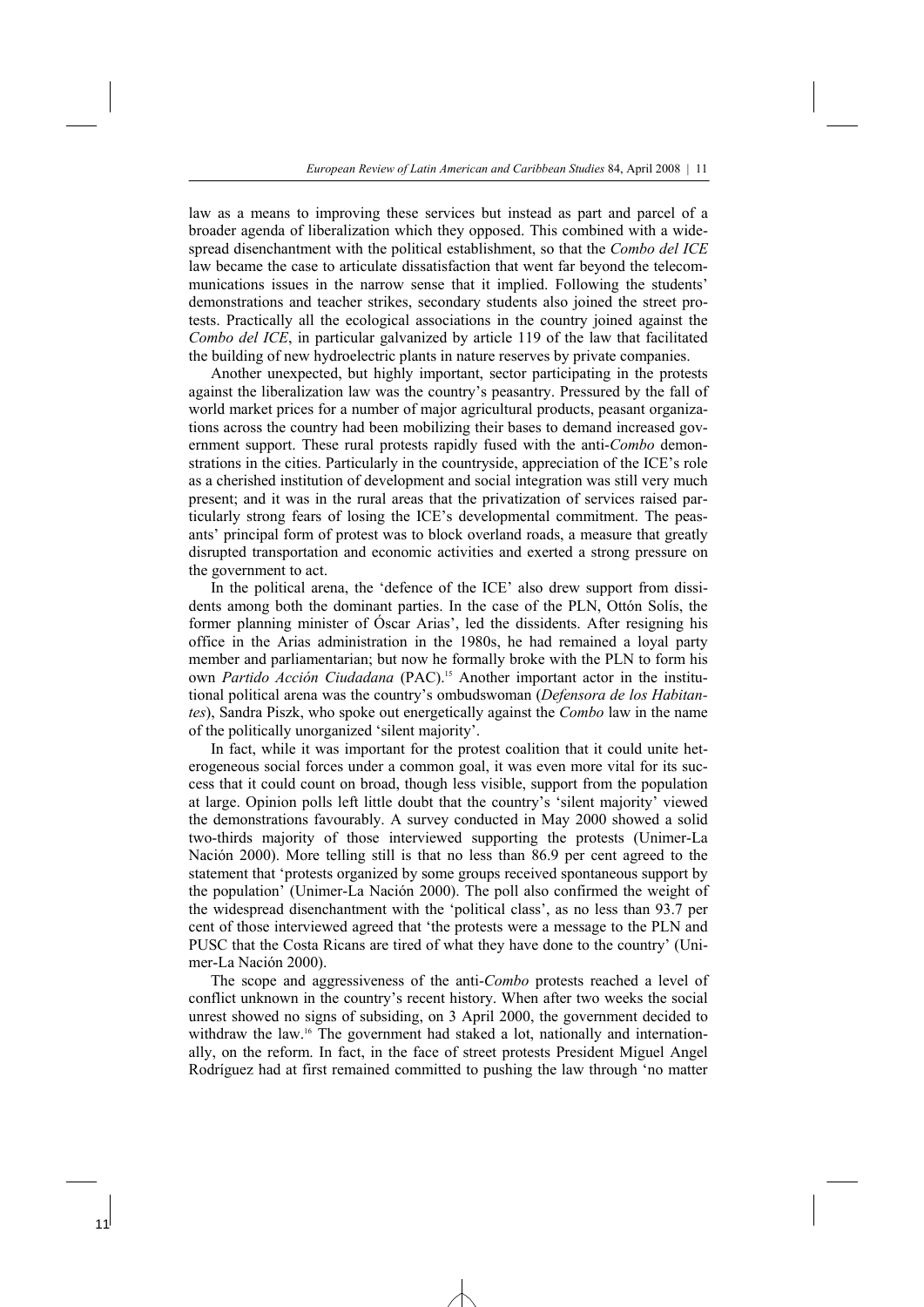what'; it was additional pressure from three different directions that finally forced him to give in. $17$ 

 One rather unexpected source of increasing pressure was from business interests. The road blockades not only affected agricultural products, which rotted due to lack of transport, but also companies such as Intel, whose Costa Rican-based microprocessor plant suffered disruption of its electricity supply and blocked access to the airport. While the private sector largely supported the liberalization law in principle, their more immediate concern was a return to normal business conditions. And if the government could not restore order by force, business spokesmen urged the government to back down.<sup>18</sup>

 Pressure also came from the president's party itself. When the protests did not, as expected, subside after the passing of the law, fears grew that the conflict might jeopardize the party's long-term political perspectives. Delegates and party members calculated that the longer the government kept to its unpopular project, the deeper the rift between the party and the electorate would be.

 The third element pressuring the government into retreat came from the judiciary system. About ten days after the law had been passed, word began to spread that the country's highest constitutional court, the *Sala Cuarta*, would suspend the law on the grounds of procedural mistakes. At this point, even for the government's hardliners, it no longer made sense to stand by the bill. The question could no longer be answered as to why the government should keep on fighting at a highly political price when two weeks later the *Sala Cuarta* would overrule the law anyway. Indeed the constitutional court revoked the law package on 18 April, less than a month after it had been passed (Sala Constitucional de la Corte Suprema de Justicia 2000).

 'Defending the ICE!', as the main slogan of the anti-*Combo* coalition went, was about more than just a specific institution; it virtually became a plebiscite in defence of the old social welfare state model.<sup>19</sup> Telecom liberalization was embedded in an overarching paradigmatic shift towards a different development model, and the protests and reactions it triggered took it for nothing less.

#### **Lessons learned? The political feedback effects of the liberalization bill**

The IDB report on the 'Politics of Policies' puts a special emphasis on the argument that 'policy reforms often have feedback effects on the policymaking game' and that these should be given special consideration when opting for policy choices (IDB 2005, 8). There could hardly be a clearer case for this than the telecom liberalization initiatives in Costa Rica, in which the struggle over the *Combo* bill became a catalyst for the collapse of the traditional two-party system.

 An opinion poll taken a few months after the ICE conflict showed a strong continuity of the trends diagnosed by Seligson (2002): a clear majority of Costa Ricans supported democracy as their preferred political system, but at the same time an equally clear majority showed discontent with 'the politicians'. They sharply criticized the major parties and felt ill-represented by them.20

While the continent-wide opinion polls by Latinobarómetro<sup>21</sup> showed similar levels of disenchantment, the political consequences were varied. In Costa Rica, it was the opposition to the liberalization bill that became a catalyst for the articulation of this discontent, which until then had found only insufficient voice in the political arena. This crystallized in the 2002 presidential elections when PLN and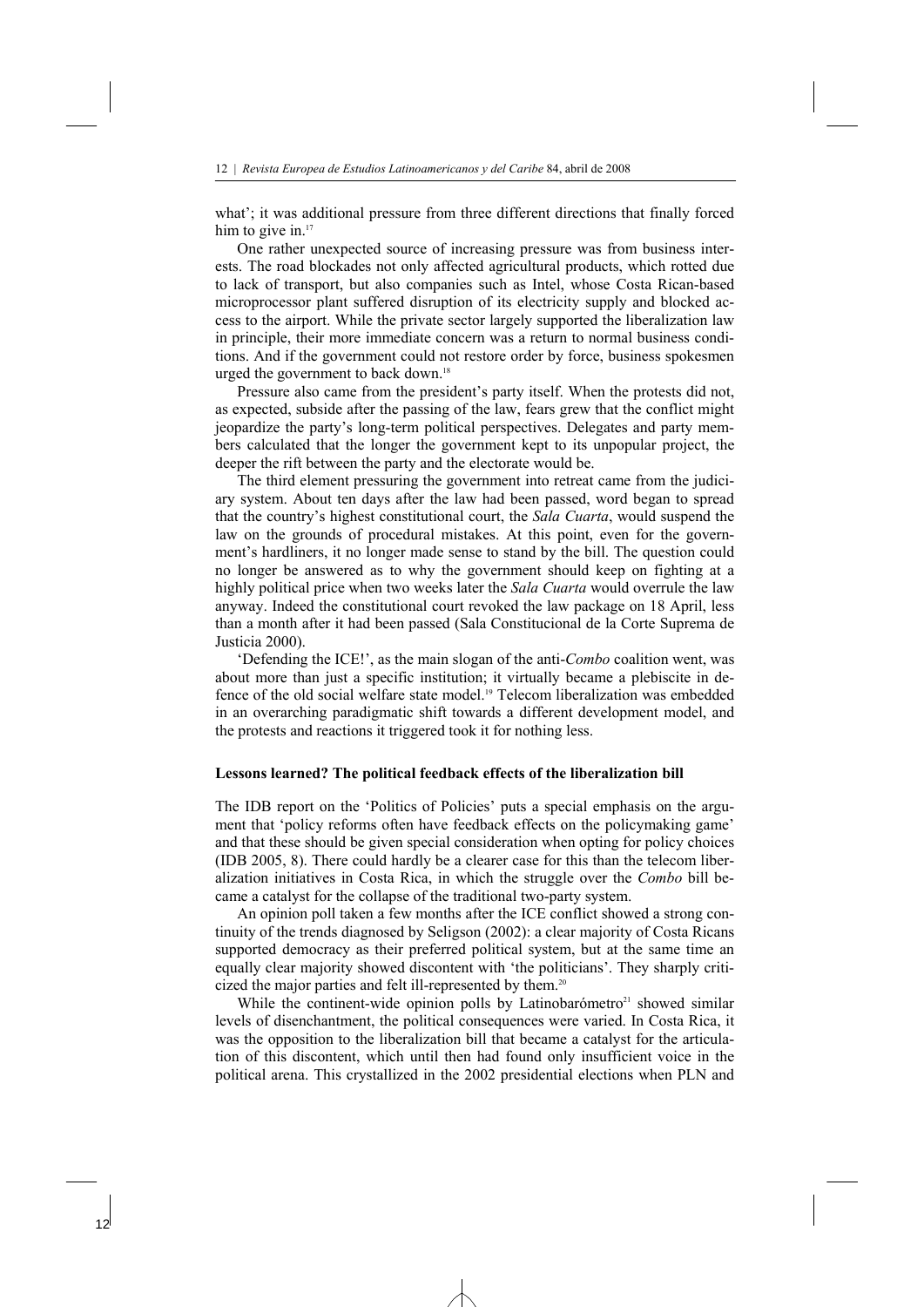PUSC together fell to 63 per cent of the vote, after having obtained 92 per cent in the previous five elections (Lehoucq 2005, 142). PLN dissident Otton Solís, who had broken with the party over the ICE bill, ran as candidate of his own improvised party, the *Partido Acción Ciudadana,* PAC (Citizen Action Party). Campaigning on a platform that could be summarized as 'Old PLN,' opposing the liberalization course taken since 1982 (Solís 2001), he virtually split the PLN vote, gaining no less than 26.2 per cent.

 The PUSC managed to escape the electorate's punishing vote essentially because its party leadership had already suffered defeat well before Election Day. The candidate favoured by the PUSC leadership lost the party's primaries to Abel Pacheco, a PUSC deputy in the Legislative Assembly and popular TV commentator, in a vote that was widely seen as a victory for the rank-and-file members over the party's entrenched hierarchy. Pacheco's perceived challenge to the party hierarchy became crucial for his ability to capitalize on the discontent with the government while maintaining most of the PUSC's traditional vote, thus enabling him to win the presidency. In these elections, the end of bipartidism became particularly evident in Congress, as parties not aligned with the PLN or the PUSC were holding 37 per cent of the seats.

 As to telecommunications, after the political disaster of the *Combo* law, the majority parties quickly distanced themselves from the project. The government party's parliamentary leader, Eliseo Vargas, declared the break-up of the monopoly to no longer be an option, since 'there are political and social realities we have to respect' (*La Nación*, 27 October 2000). He summed up the 'lessons learned' as follows:

The Costa Rican populace has been very clear, and it has said 'No' to the opening up of telecommunications and electricity. [...] We are no masochists, we will not insist on something to which 'No' has been said. Any such rumours are malicious. Let me be very clear about this: the *Combo* has died, and it has died forever (*El Semanario* 2001, 7).

In the following weeks, the government signalled a change of course. First to disappear was the alarmist discourse that had linked the nation's fate to the passing of the ICE law. Instead, the government started what it regarded as a 'second best option': the modernization of the telecom sector under the state-monopoly of the ICE. The appointment of Guy de Téramond, the country's leading informatics professor and highly respected 'father of the Internet in Costa Rica', as the new Minister for Science and Technology, symbolically marked the government's commitment to invest in the new digital technologies. This was flanked by the launch of the 'Digital Agenda' programme which included numerous state-led initiatives for infrastructure investments, diffusion of access, and the integration of the new technologies in public institutions, the education and health sectors, and in small and medium businesses (Presidencia de la República 2001).<sup>22</sup> However, this pro-active attitude was not to last long. Guy de Téramond was replaced after only two years in office, and as early as in August 2002, the government returned to the policy of draining the ICE's resources, obliging it to contribute US\$ 13.5 million to the state budget (*La Nación* 26 September 2002).

 While most domestic political actors still traumatized by the *Combo* experience kept a low profile on the issue, in 2002, telecom liberalization forcefully returned to the Costa Rican agenda as part of the Central American Free Trade Agreement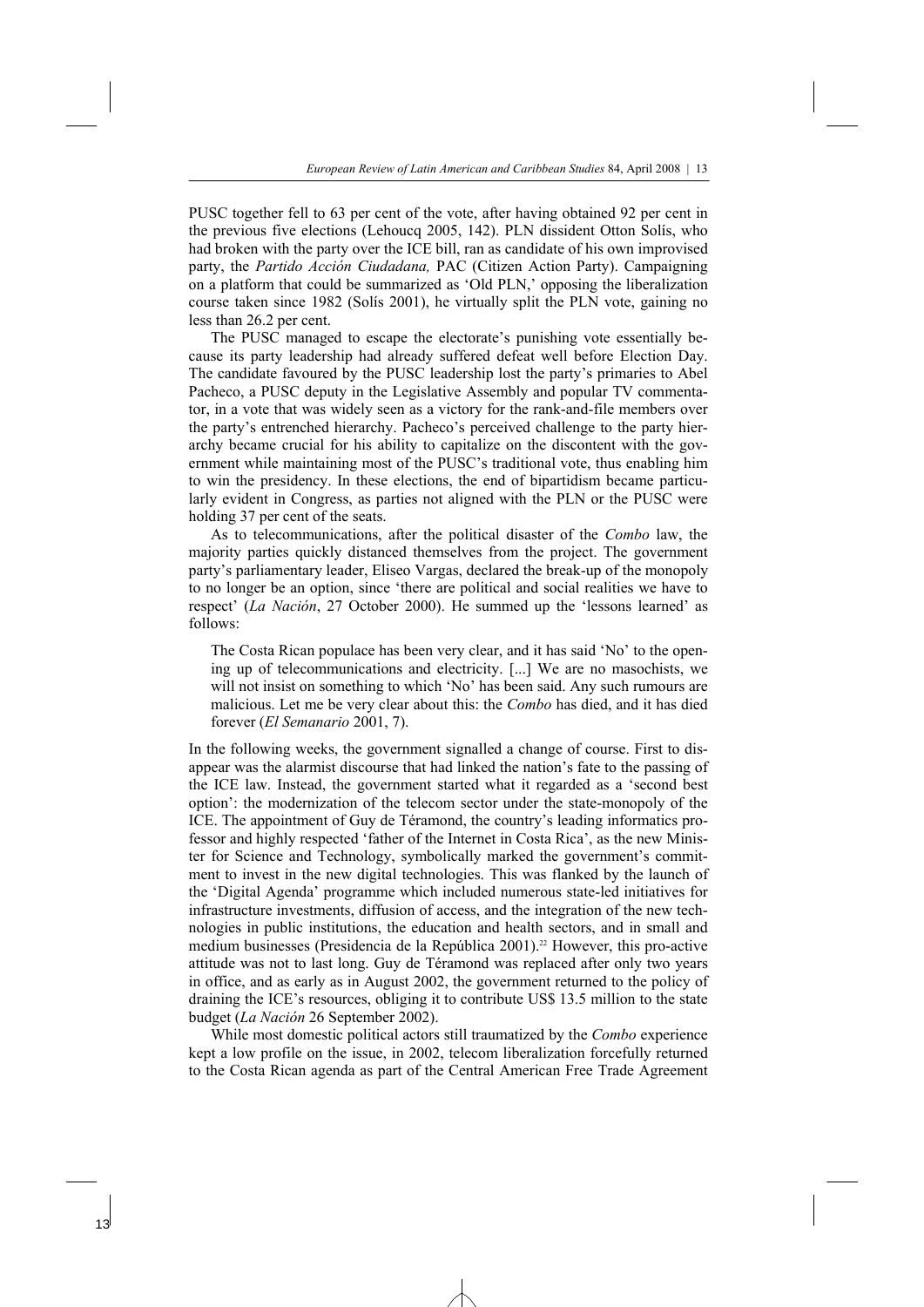(CAFTA). CAFTA promised improved access for Central American products into the U.S. market in exchange for further opening the Central American economies to U.S. companies. While the initial draft included provisions to fully open the telecommunications sector to private competition, the Costa Rican government renegotiated this part. It conceded to opening Internet services, mobile telephony, and data-network services, but not the ICE's monopoly on main line telephony and electricity. On 25 January 2004, the Costa Rican government finalized negotiations with the USA and joined CAFTA – pending ratification by the U.S. Congress and Costa Rica's Legislative Assembly.

 The Pacheco government was eager to point out that the agreement was not a '*Combo* reloaded'. Minister of Foreign Commerce, Alberto Trejos, argued that 'the ICE will not be adversely affected – it will be strengthened by a modern legislation and it maintains its monopoly in what it does best: the generation of electricity and the provision of main line telephony' (*La Nación* 28 January 2004). However, the anti-*Combo* alliance felt that the government 'insisted on something to which "No" has been said'. In particular, critics pointed to the fact that the activities singled out for liberalization were those that generated much of the state company's revenues to maintain its socially and geographically inclusive pattern of mainline provision and low user tariffs (Fumero Paniagua 2004).

 Moreover, once again telecom liberalization came with CAFTA as a package deal. While the government unbundled the *Combo* bill, separating main line telephony and electricity from mobile telephony and Internet services, it explicitly embedded telecom liberalization in the even broader scheme of the free trade agreement. Again, this packaging helped heterogeneous social groups to join forces in opposition, CAFTA now took the *Combo*'s place of galvanizing protest in defence of the 'Costa Rican model'. President Pacheco became a staunch defendant of CAFTA by depicting the horror of sacrificing hundred thousands of jobs if CAFTA were not ratified (*La Nación* 29 January 2004). However, while CAFTA was ratified in the USA, the Dominican Republic (for which it was re-baptized as 'DR-CAFTA') and all other Central American states in 2004 and 2005, the Costa Rican president, fearing renewed social unrest, decided to leave the task of taking it to the Legislative Assembly to his successor.

 In the meantime, political fallout reached new dimensions. Corruption scandals shook the country, most of which were associated precisely with the telecommunications sector.23 In the autumn of 2004, the Costa Rican public witnessed the spectacle of two former presidents being arrested on corruption charges, while a third one came under investigation. In addition, President Pacheco himself came under fire for dubious campaign financing. By 2005 all hopes put on him by the electorate had been dashed, and opinion polls showed him getting the poorest ratings of any Costa Rican president in decades (CID Gallup 2005).

 Against this background the 2006 presidential elections came to mark a watershed, sealing the end of Costa Rica's traditional bipartidism.<sup>24</sup> The governing party, PUSC, fell to a mere 3.5 per cent of the presidential vote (7.8 per cent in the Legislative Assembly). The pro-establishment vote rallied around the PLN's candidate, former president and Nobel Peace Prize laureate Óscar Arias. But the candidate staunchly critical of liberalization, Otton Solís, continued his rise, obtaining 39.8 per cent of the vote and losing to Arias by a mere 1.1 percentage points, or 18,000 votes (Wilson 2007, 715).

Since assuming office in May 2006, President Arias made it a key issue of his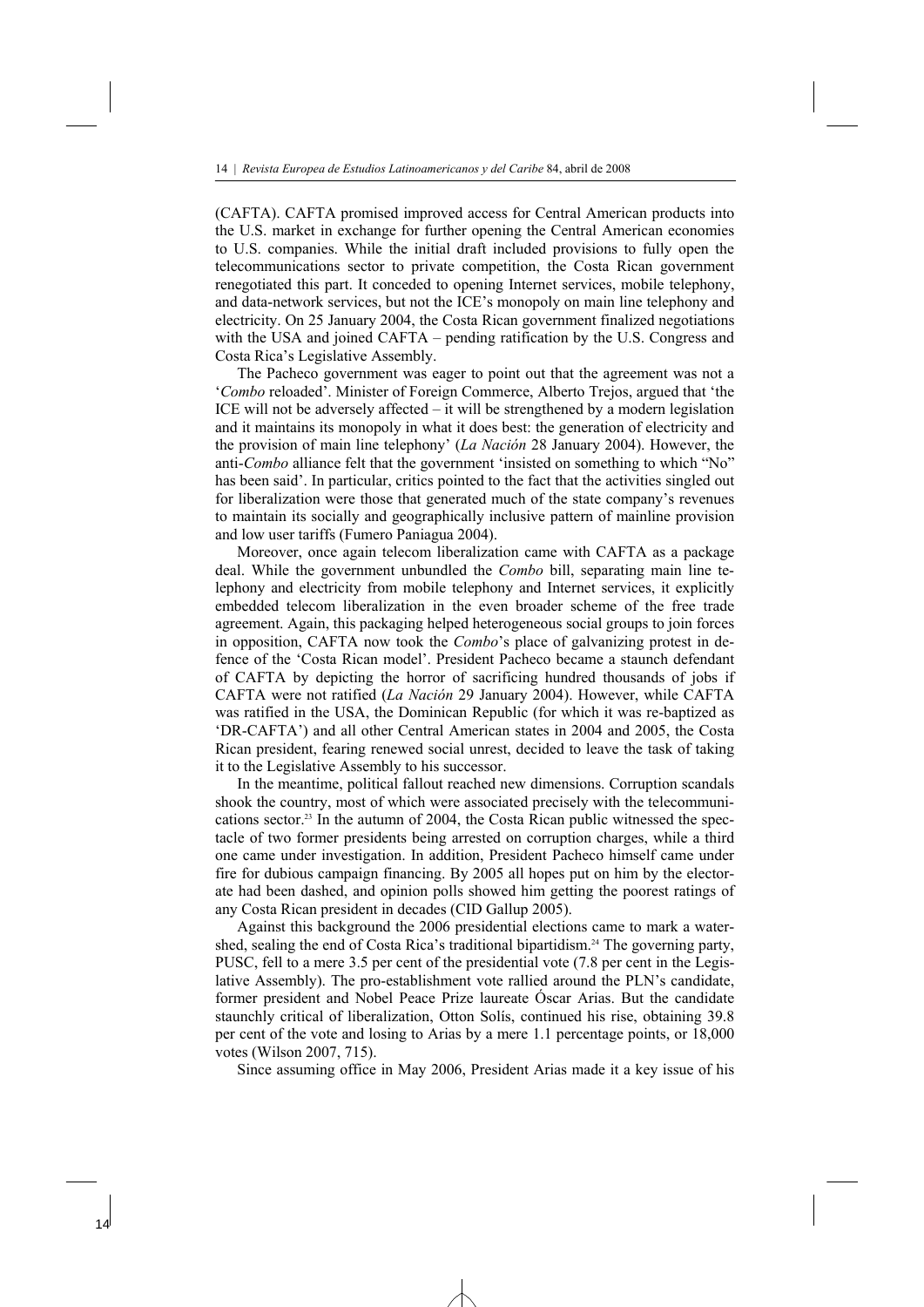government to push ahead with the CAFTA agreement. In the context of this free trade agreement, telecommunications liberalization once again has become part and parcel of the broader dispute over the country's overall economic model. The conflict over this issue brought a new institutional mechanism into play: in 2002, a constitutional reform had introduced the possibility of a binding popular referendum, and CAFTA became its first test case. As the opposition had threatened to collect the signatures needed for a referendum, the Arias government pre-empted this move by calling for a referendum itself. After a massive campaign in which the dominant media almost *unisono* echoed the government's pro-CAFTA position, the referendum, finally held on 7 October 2007, resulted in a narrow 51.6 over 48.4 per cent victory in favour of the agreement. The closeness of the referendum result ratified the profound division running through Costa Rican society rather than representing a forceful mandate for liberalization. As a consequence, as of this writing it remains very unclear whether the Legislative Assembly will actually pick up the task and pass the enabling laws necessary for the ratification of the CAFTA agreement.

#### **Conclusions**

The IDB's 2006 report on 'the politics of policies' rightly points out that discussing the pros and cons of specific policy designs will not suffice to explain the policy outcomes and their real-world effects if it does not consider adequately the dynamics of the policy-making process. If the report argues that 'the political process and the policymaking are inseparable' (IDB 2005, 4) and that 'to ignore the link between them when pursuing policy change may lead to failed reforms and dashed expectations' (IDB 2005, 4), the Costa Rican case is second to none in illustrating the validity of this argument.

 At the same time, however, our analysis also shows the shortcomings of an overly technocratic understanding of the 'politics of policies'. The failure of reform was not only due to policy-makers' tactical errors in steering the project through 'the messy world of politics' (IDB 2005, 4). While a number of specific decisions that negatively affected the viability of the liberalization initiative have been identified here, only a more holistic view can put these into proportion. This must take into account the specific historical trajectory of the country, as the support for policy change is likely to be all the greater as the citizenry becomes more dissatisfied with the preceding state of things; it must also take into account the inevitable link between 'politics' and 'policies', as it is the content of policy choices that shapes the actors' responses to it.

 In these regards the conceptual framework of the telecommunications regime proved fruitful as they situated the specific reform project under scrutiny in the overarching economic and social transformation under way. Costa Rica's preliberalization telecommunications regime was one of the most socially inclusive anywhere in the Third World. As a consequence, to large sectors of the population the expected downside of opening up the state monopoly outweighed its promises. Hence, it was indeed the content of policy that was at the root of the protests against it. Moreover, widening the focus on the social and economic model in which the reform was embedded provided the key to understanding why the telecom bill of 2000 provoked a conflict that went far beyond an issue of sectorial policy choice, and amounted to a virtual plebiscite on the country's development model.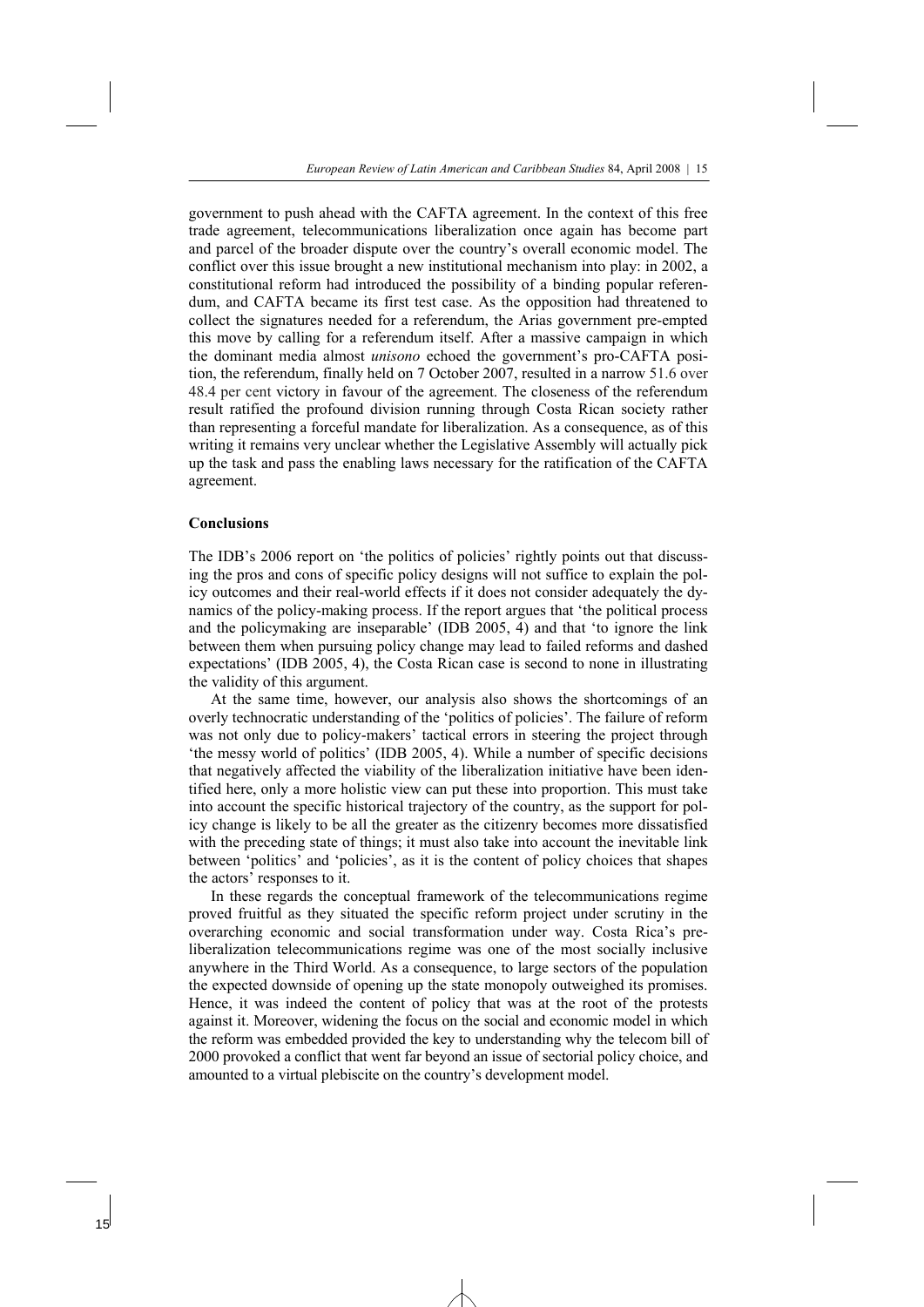The case study also highlights the feedback effects of policy reform on the political actors themselves. The bipartisan agreement on the liberalization bill had secured a majority of more than 80 per cent in parliament. It would have been a success case for a 'politics of policies'-minded reform process if it had indeed been backed by similar public support. While initially there was some outreach to civil society groups, in the end the citizenry entered into consideration essentially as a factor to be kept away from the decision-making process, as both parties joined forces to accelerate the legislative passing of the bill in order to keep sufficient distance between this and the next national elections.

 The successful negotiation of the party elites turned out to be all the more counterproductive as it increased the popular sense of an alienated 'political class' that, instead of representing society's plural positions, closed ranks on a policy measure about whose unpopularity it was well aware. Against the background of this crisis of representation it was precisely this bipartisan agreement that became the catalyst for the disintegration of Costa Rica's half a century old two-party-system.

 Whereas the IDB's report on the 'politics of policies' warns of the 'trade-off between representativeness (or inclusiveness) and policy effectiveness' (IDB 2005, 157), the analysis of the Costa Rican case makes a point quite to the contrary: instead of a trade-off, there is a direct causal link between both, as precisely the lack of representativeness can crucially undermine policy effectiveness.

\* \* \*

**Bert Hoffmann,** a political scientist, is Deputy Director of the GIGA Institute of Latin American Studies at the German Institute of Global and Area Studies in Hamburg, Germany. Most recent publication: *Debating Cuban Exceptionalism* (Palgrave 2007, edited together with Laurence Whitehead).  $\langle \text{hofimann@giga-hamburg.de} \rangle$ 

#### **Notes**

- 1. The term 'telecommunications' encompasses the telephone system as well as other forms of data transmission such as, historically, telegraph, telex or fax, and more recently, of course, the wide array of digital network-based information technologies.
- 2. The United States was one of the few countries where telecom services were not provided by a public monopoly, but by a private firm, the American Telephone and Telegraph Company (AT&T). It operated essentially on a monopoly basis, but since the passing of the Communications Act of 1934, it did so within a sophisticated regulatory framework overseen by the governmental Federal Communications Commission (FCC), the world's first stand-alone telecommunications regulator.
- 3. A significant share of the revenues raised through privatization, however, went into servicing the foreign debt. Argentina, which in 1989 became the second country on the continent to privatize its telecom company, presents an illustrative case: the company was sold solely for debt certificates (Schvarzer 2000, 13).
- 4. On the role of the network-based digital information and communication technologies in the drive for telecom liberalizations see Hoffmann (2004).
- 5. This is confirmed by the country studies in Noam (1998).
- 6. Again, the conclusion drawn by the ITU (2000, 3) is sobering: 'The glitter of privatization has faded. [...] Latin America still faces the hard fact that not much more than one-third of the region's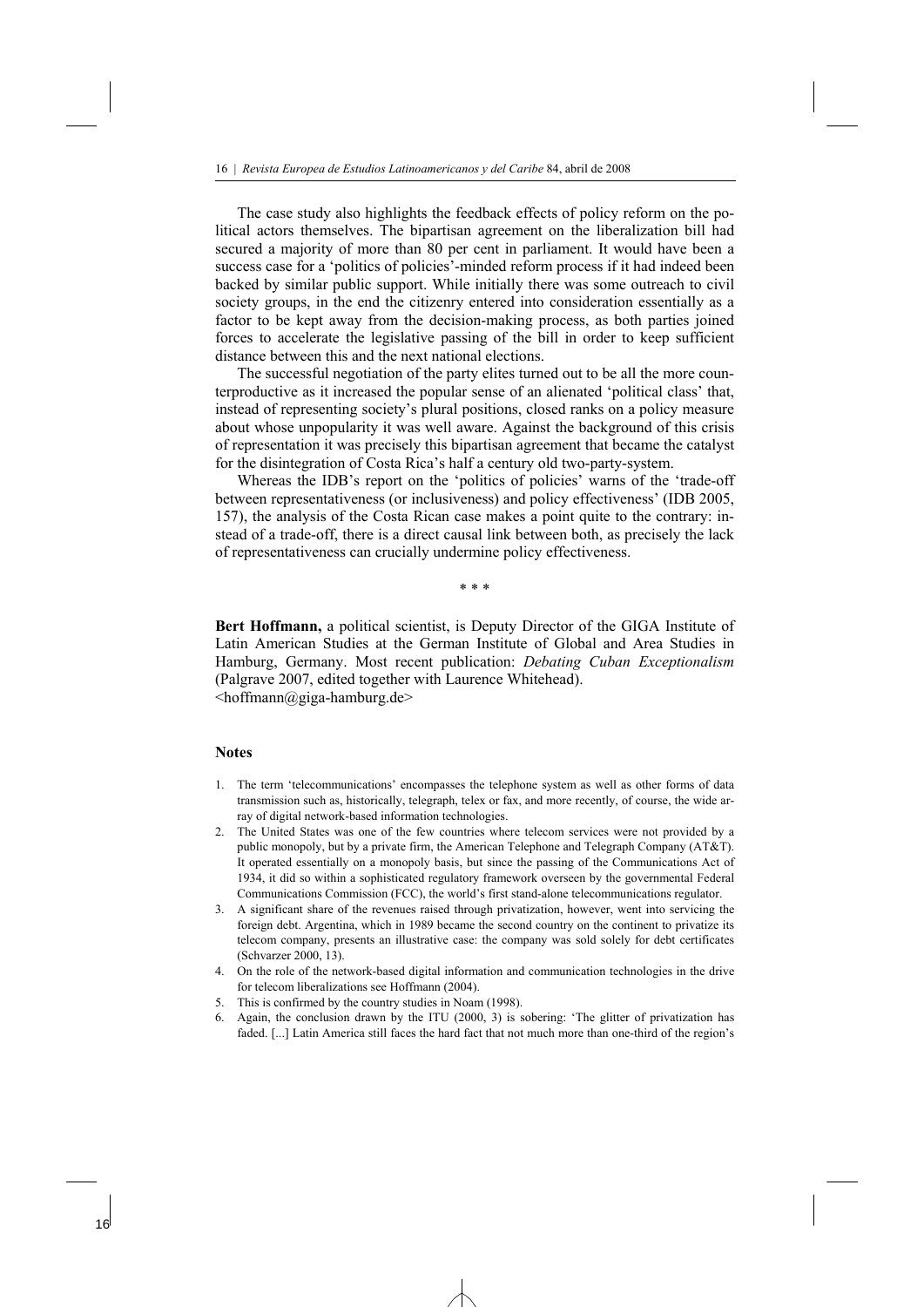households have a fixed telephone. Even though a large proportion of the population is still without a phone, according to conventional statistics, there is hardly any unmet demand for telecommunications services in the region. The main reason for this is that local access prices (monthly subscription) have generally risen, excluding a great part of the population from the market.'

- 7. Author's interview in San José, 27 April 2001.
- 8. On the crisis and economic policies of the 1980s, see Fürst (1990), Rovira Mas (1989), Reuben Soto (1988), and Sojo (2004, 13-16).
- 9. Regarding the structural adjustment programme, Sojo (2004, 45) speaks of the 'external tutelage and conditionality of the international organisms that introduces incentives for the reform but at the same time adds elements of additional tensions'. While the author adds that this 'phase of tutelage' ends in 1994 – that is, well before the liberalization project of the 'Combo' – it certainly describes in strong words the international framework in which its precedents were developed which prepared the ground for the later initiatives.
- 10. The following section draws, aside from the explicitly given references, on numerous interviews by the author during a field stay in Costa Rica in April 2001, a systematic analysis of the country's leading newspaper, *La Nación*, and the press bulletins of the Legislative Assembly as well as documents of actors involved, in part found in the archives of the *Fundación Acceso* (San José). For well-documented analyses of the politics of the privatization of Costa Rican telecommunications see also Haglund (2006), Sojo (2004), and Bull (2005, particularly chapter 4).
- 11. The creation of the *Sala Cuarta* in 1989 had been part of a judicial reform largely supported by the Inter-American Development Bank and meant to foster free market development (Wilson et al. 2004). However, as Wilson et al. point out, its effect on policy-making has not been quite that, and they take the *Sala Cuarta's* role in the liberalization of telecommunications as a case in point (Wilson et al. 2004, 525-527).
- 12. The bill's official name is: 'Ley para el mejoramiento de servicios públicos de electricidad y telecomunicaciones y de la participación del Estado'.
- 13. Besides the three delegates of the left-wing *Fuerza Democrática*, this was one representative each from the *Partido Acción Laborista Alajuelense*, the *Partido Renovación Costarricense*, the *Partido Integración Nacional*, and the *Movimiento Libertario*.
- 14. This was admitted even by President Rodríguez, who in hindsight lamented that 'the unified legislation generated a multi-coloured and diverse, but also unified opposition front' (cited in Sojo 2004:28, translation BH).
- 15. Within the governing PUSC, it was ex-President Rodrigo Carazo (1978-1982) who led a 'National Citizens' Front' (*Frente Cívico Nacional*) against the liberalization law and was supported by, amongst others, the social-Christian trade union *Confederación de Trabajadores Rerum Novarum*.
- 16. To save face, the government did not cancel the law altogether, but called for a 60-day freeze to open up a national dialogue. A 'Mixed Commission' (*Comisión Mixta*) was set up and a broad spectrum of political and social actors invited to discuss and reformulate the bill. However, this was more a conciliatory measure than an actual attempt to produce and implement a new law.
- 17. The following draws on one of the President's closest advisors who on the condition of anonymity recounted the political dynamics of the law's withdrawal from the executive's perspective (interview with the author 28 April 2001 in San José).
- 18. It is worth underscoring that the Costa Rican government lacked the option for 'restoring order' by repressive force. The use of the country's police for a large-scale repressive action against nonviolent protest with broad public support would have shaken the foundations of the country's political and social system so profoundly that it was excluded. Moreover, the government was well aware of its limited practical ability to implement any such a repressive strategy. In the words of the anonymous Presidential advisor cited above: 'In any other country the government would declare a state of emergency, and if strikes would endanger the national electricity generation, the army would take over the power plants and guarantee at least a minimum of electricity supply. In Costa Rica, however, if the ICE staff refuses to produce electricity, there simply does not exist any other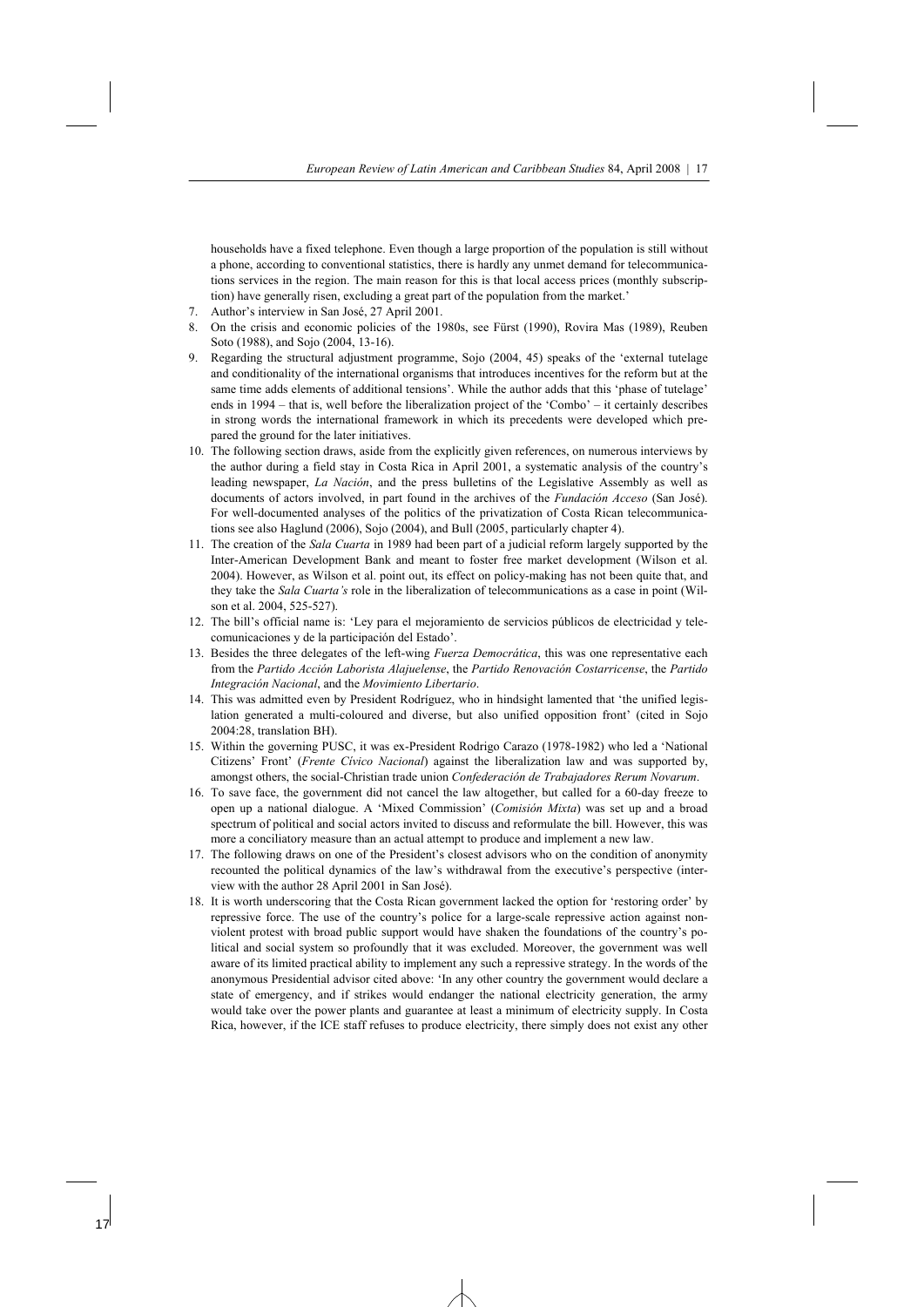institution which technically would be able to operate it.'

- 19. In Bull's (2005) comparative study on telecom reform in Central America, this is reflected in the title of the very chapter on Costa Rica which reads: 'Costa Rica: In Defense of the Welfare State' (Bull 2005, 82-128). See also Haglund (2006, 34ff).
- 20. *La Nación*, 11 September 2000: 'Desilusión y esperanza en ticos'; 12 September 2000: 'Fuerte apoyo a la democracia ... pero crítica a los partidos y poderes del Estado'; and, 14 September 2000: 'Dura crítica a partidos'.
- 21. See the time series database provided by the *Corporación Latinobarómetro* at http://www.latino barometro.org.
- 22. For a more detailed analysis of these initiatives in expanding the digital technologies see Hoffmann (2004, 119-137) and Téramond (2000).
- 23. On the corruption scandals and their political implications see Lehoucq (2005), Salom (2005), and Peeler (2006).
- 24. Some argue that a new bipartidism is emerging, with the new PLN as a more liberal than social democratic force and Otton Solís PAC as taking the role of a left to centre 'old PLN'. However, such an arrangement would still mark a departure from the type of accommodating bipartidism that had been characteristic of Costa Rica, as these two parties are much more divided over the political and economic paradigm to follow than had been the PLN and PUSC of Costa Rica's traditional bipartidism. .

#### **Bibliography**

- Asamblea Legislativa (2000) 'Ley para el mejoramiento de los servicios públicos de electricidad y telecomunicaciones y de la participación del Estado'. Informe de la Asamblea Legislativa de Costa Rica. *La Nación*, 26 March 2000.
- Bull, B. (2005) *Aid, Power and Privatization. The Politics of Telecommunication Reform in Central America.* Cheltenham, UK: Edward Elgar.
- Bulmer-Thomas, V. (1987) *The Political Economy of Central America since 1920*. Cambridge: Cambridge University Press.
- CID Gallup (2005) Public Opinion Survey, 104, July, URL: www.cidgallup.com/archivos/bolcr104 a-ingles.pdf.
- Clippinger, J. (1976) Who gains by Communication Development? Studies of Information Technologies in Developing Countries. Working Paper 76-1. Cambridge: Harvard University Press.
- Ernst, M., and S. Schmidt (eds) (1986) *Demokratie in Costa Rica. Ein zentralamerikanischer. Anachronismus?* Berlin: FDCL.
- Fumero Paniagua, G. (2004) 'Costa Rica en el marco del TLC y sus consecuencias en el área de las telecomunicaciones'. In: María Flórez-Estrada, and Gerardo Hernández (eds) *TLC con Estados Unidos. Contribuciones para el debate*. San José: Instituto de Investigaciones Sociales, Universidad de Costa Rica, pp. 209-221.
- Fürst, E. (1990) 'Politik der Strukturanpassung in Costa Rica, 1982-1988'. In: L. Ellenberg and A. Bergemann (eds) *Entwicklungsprobleme Costa Ricas*. Saarbrücken/Ft. Lauderdale: Breitenbach, pp. 171-194.
- Haglund, L. (2003) 'Hard Pressed to Invest: The Political Economy of Public Sector Reform in Costa Rica', *Revista Centroamericana de Ciencias Sociales*, Vol. III No. 1 (http://www.flacso.or.cr /Revista\_V.385.0.html#618).
- Hoffmann, B. (2004) *The Politics of the Internet in Third World Development. Challenges in Contrasting Regimes with Case Studies of Costa Rica and Cuba*. New York: Routledge.
- IDB (Inter-American Development Bank) (2005) The Politics of Policies. Economic and Social Progress in Latin America, 2006 Report. Washington D.C.: IDB.
- ITU (International Telecommunication Union) (1984) *The Missing Link. Report of the Independent Commission for World Wide Telecommunications Development*. Geneva: ITU.
- ––– (1991) Restructuring of Telecommunications in Developing Countries. An Empirical Investigation